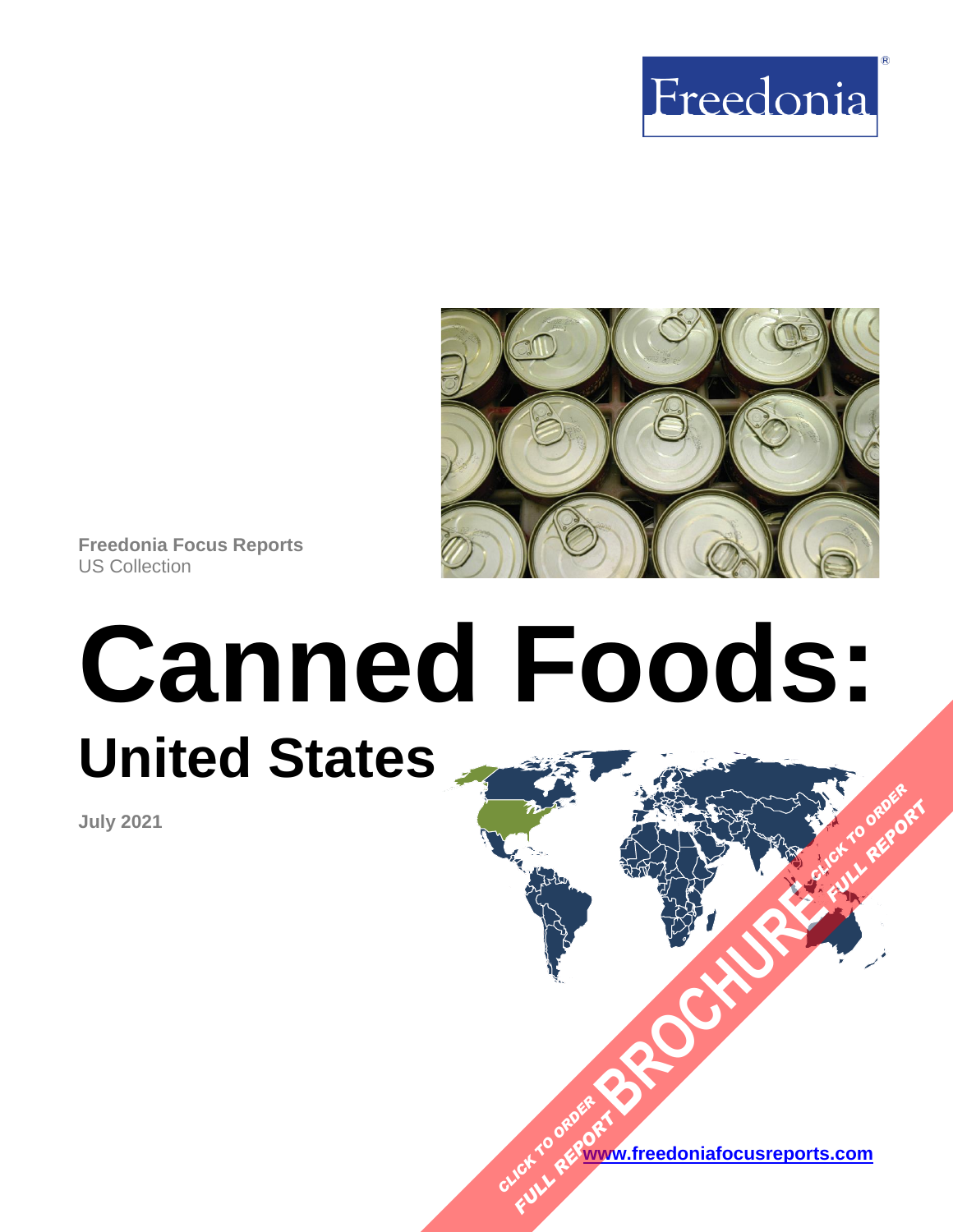# **Table of Contents**

| 1. Highlights                    | 3              |
|----------------------------------|----------------|
| 2. Market Environment            | 5              |
| <b>Historical Trends</b>         | 5              |
| Key Economic Indicators          | $\overline{7}$ |
| Trade                            | 8              |
| Food Safety & Regulatory Factors | 10             |
| 3. Segmentation & Forecasts      | 13             |
| Products                         | 13             |
| <b>Dressings &amp; Sauces</b>    | 16             |
| Fruits & Vegetables              | 18             |
| Dog & Cat Food                   | 20             |
| Meat, Poultry, & Seafood         | 21             |
| <b>Dairy Products</b>            | 22             |
| Soups & Stews                    | 23             |
| <b>Other Products</b>            | 25             |
| 4. Industry Structure            | 27             |
| <b>Industry Characteristics</b>  | 27             |
| <b>Market Leaders</b>            | 29             |
| Campbell Soup Company            | 29             |
| J. M. Smucker                    | 30             |
| <b>Kraft Heinz</b>               | 30             |
| 5. About This Report             | 32             |
| Scope                            | 32             |
| Sources                          | 32             |
| <b>Industry Codes</b>            | 33             |
| Freedonia Methodology            | 33             |
| <b>Resources</b>                 | 35             |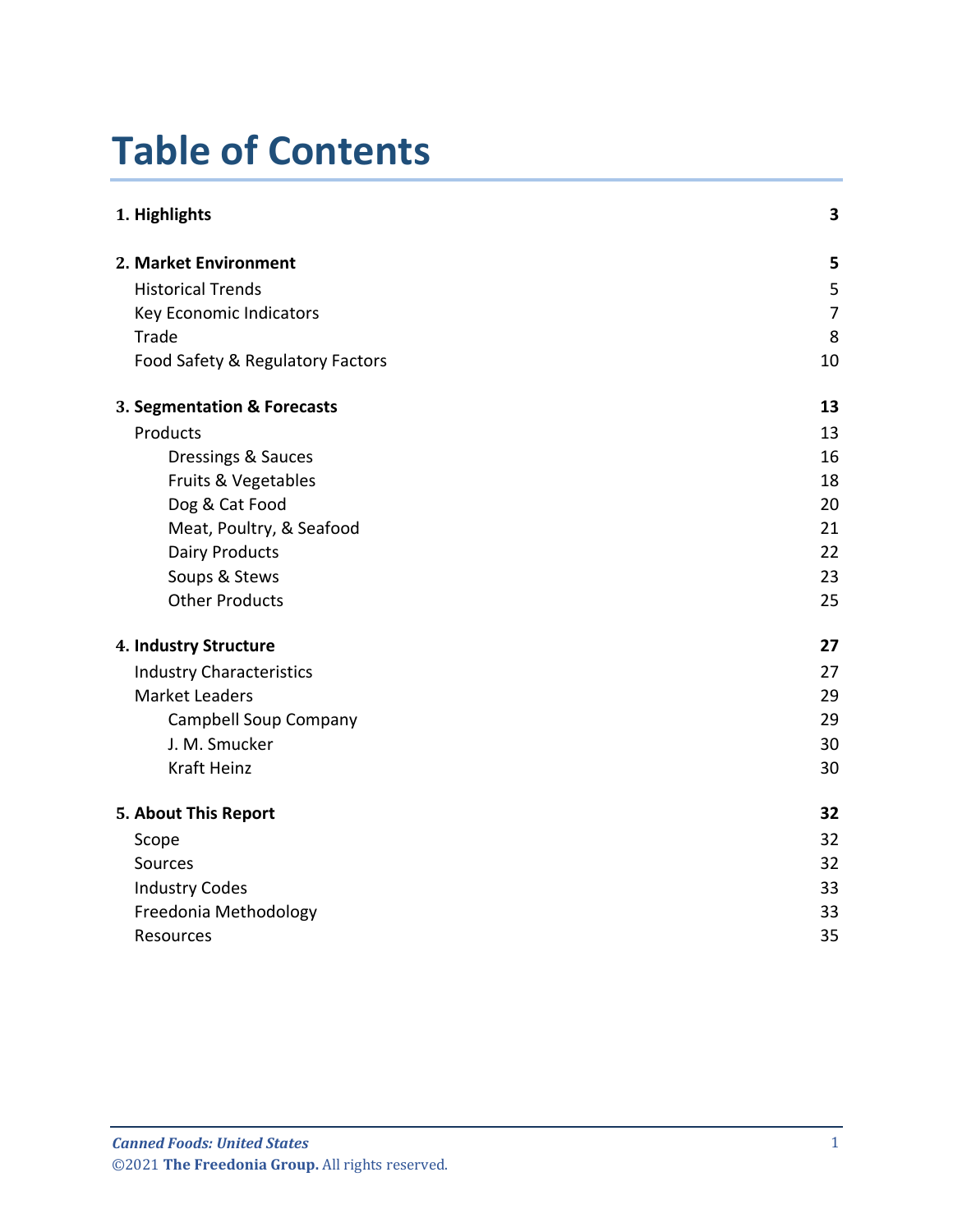# **List of Tables & Figures**

| Figure 1   Key Trends in US Canned Food Demand, 2020 - 2025                      | 3  |
|----------------------------------------------------------------------------------|----|
| Figure 2   US Canned Food Demand Trends, 2010 - 2020                             | 5  |
| Figure 3   US Canned Food Shipment Trends, 2010 - 2020                           | 6  |
| Table 1   Key Indicators for US Canned Food Demand, 2010 - 2025                  | 7  |
| Figure 4   US Canned Food Trade, 2010 - 2020 (US\$ bil)                          | 8  |
| Table 2   US Canned Food Trade, 2010 - 2020 (US\$ mil)                           | 8  |
| Table 3   US Canned Food Trade by Segment, 2010 - 2020 (US\$ mil)                | 9  |
| Figure 5   US Canned Food Demand by Product, 2010 - 2025 (US\$ bil)              | 13 |
| Table 4   US Canned Food Demand by Product, 2010 - 2025 (US\$ mil)               | 13 |
| Figure 6   US Canned Food Shipments by Product, 2010 - 2025 (US\$ bil)           | 14 |
| Table 5   US Canned Food Shipments by Product, 2010 - 2025 (US\$ mil)            | 15 |
| Figure 7   US Canned Food Demand by Product Performance Index, 2010 - 2020       |    |
| $(2010=100)$                                                                     | 16 |
| Figure 8   Survey: I Think Fresh Produce is Healthiest, 2020 (%)                 | 20 |
| Figure 9   Survey: Top Reasons for Buying Canned Soup, 2021 (%)                  | 25 |
| Figure 10   US Canned Food Demand by Product, 2010 - 2025 (%)                    | 26 |
| Figure 11   US Canned Food Shipments Concentration Ratios by Segment for Largest |    |
| 4 Firms, 2007 - 2017                                                             | 28 |
| Table 6   Leading Suppliers to the US Canned Food Market by Product              | 29 |
| Table 7   NAICS & SIC Codes Related to Canned Food                               |    |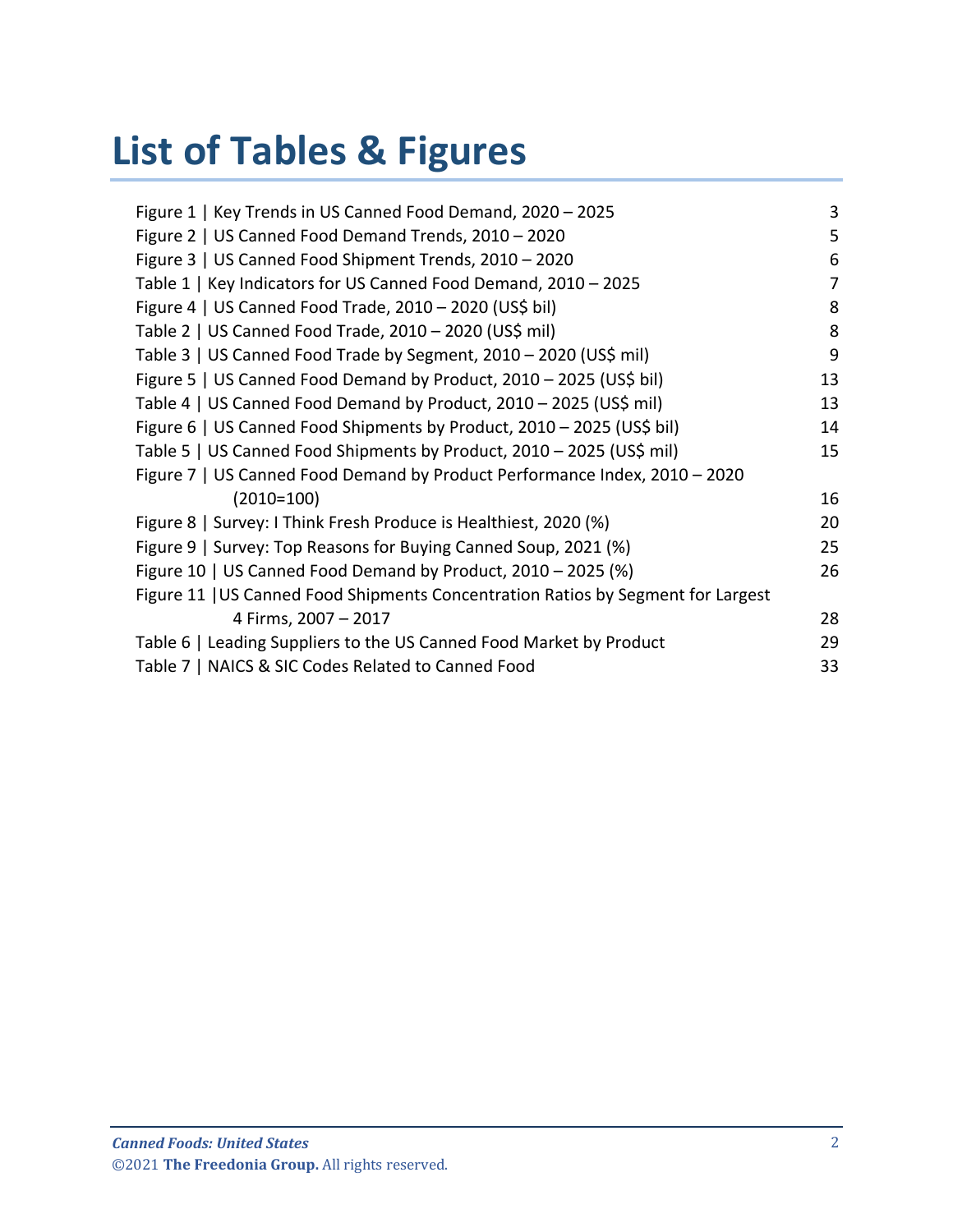# <span id="page-3-1"></span><span id="page-3-0"></span>**Scope**

This report forecasts to 2021 and 2025 US canned food demand and shipments in nominal US dollars at the manufacturer level. Total demand and shipments are segmented by product in terms of:

- dressings and sauces
- fruits and vegetables
- dog and cat food
- meat, poultry, and seafood
- dairy products
- soups and stews
- other canned food such as canned baby food, beans, and peanut butter

To illustrate historical trends, total demand, total shipments, the various segments, and trade are provided in annual series from 2010 to 2020.

Canned food is shelf-stable processed food that is heat treated and packaged in airtight containers such as bottles, cans, and jars. In some categories, food that is traditionally packaged in cans but also available in pouches is also included in the scope of this report. Certain specialty canned items, such as canned desserts, table syrup, and honey, are excluded from the scope of this report. Re-exports of canned food are excluded from demand and trade figures.

This report includes the results of a proprietary national online consumer survey of US adults (age 18+). This Freedonia Focus Reports National Survey has a sample size of approximately 2,000, screened for response quality, and representative of the US population on the demographic measures of age, gender, geographic region, race/ethnicity, household income, and the presence/absence of children in the household.

Key macroeconomic indicators are also provided with quantified trends. Other various topics, including profiles of pertinent leading suppliers, are covered in this report. A full outline of report items by page is available in the Table of Contents.

# <span id="page-3-2"></span>**Sources**

*Canned Foods: United States* (FF10012) represents the synthesis and analysis of data from various primary, secondary, macroeconomic, and demographic sources including:

- firms participating in the industry, and their suppliers and customers
- government/public agencies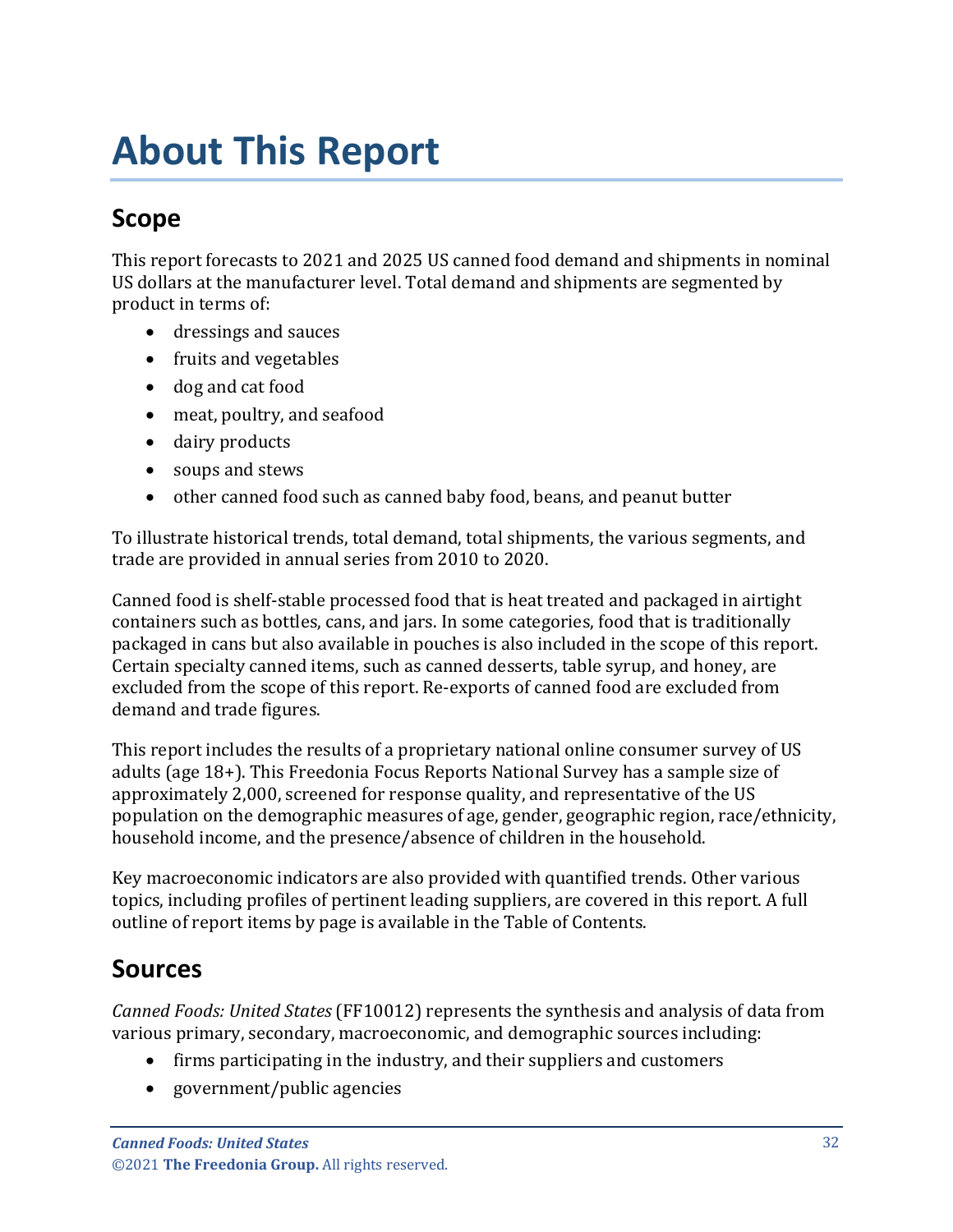- intergovernmental organizations
- trade associations and their publications
- proprietary national consumer survey data
- the business and trade press
- indicator forecasts by The Freedonia Group
- the findings of other reports and studies by The Freedonia Group

Specific sources and additional resources are listed in the Resources section of this publication for reference and to facilitate further research.

### <span id="page-4-0"></span>**Industry Codes**

<span id="page-4-2"></span>

| Table 7   NAICS & SIC Codes Related to Canned Food |                                                                        |                                           |                                      |  |  |
|----------------------------------------------------|------------------------------------------------------------------------|-------------------------------------------|--------------------------------------|--|--|
| <b>NAICS/SCIAN 2017</b>                            |                                                                        | <b>SIC</b>                                |                                      |  |  |
| North American Industry Classification System      |                                                                        | <b>Standard Industrial Classification</b> |                                      |  |  |
| 311111                                             | Dog and Cat Food Manufacturing                                         | 2011                                      | <b>Meat Packing Plants</b>           |  |  |
| 311421                                             | Fruit and Vegetable Canning                                            | 2013                                      | Sausages and Other Prepared Meats    |  |  |
| 311422                                             | <b>Specialty Canning</b>                                               | 2015                                      | Poultry Slaughtering and Processing  |  |  |
| 311514                                             | Dry, Condensed, and Evaporated Dairy Product<br>Manufacturing          | 2023                                      | Dry, Condensed, Evaporated Products  |  |  |
| 311611                                             | Animal (except Poultry) Slaughtering                                   | 2032                                      | <b>Canned Specialties</b>            |  |  |
| 311612                                             | <b>Meat Processed from Carcasses</b>                                   | 2033                                      | <b>Canned Fruits and Specialties</b> |  |  |
| 311615                                             | <b>Poultry Processing</b>                                              | 2035                                      | Pickles, Sauces, and Salad Dressings |  |  |
| 311711                                             | Seafood Canning                                                        | 2047                                      | Dog and Cat Food                     |  |  |
| 311941                                             | Mayonnaise, Dressing, and Other Prepared<br><b>Sauce Manufacturing</b> | 2091                                      | Canned and Cured Fish and Seafoods   |  |  |
| 326160                                             | <b>Plastics Bottle Manufacturing</b>                                   | 2099                                      | Other Food Preparations, NEC         |  |  |
| 327213                                             | <b>Glass Container Manufacturing</b>                                   | 3085                                      | <b>Plastics Bottles</b>              |  |  |
| 332431                                             | <b>Metal Can Manufacturing</b>                                         | 3221                                      | <b>Glass Containers</b>              |  |  |
| 311911                                             | <b>Roasted Nuts and Peanut Butter</b><br>Manufacturing                 | 3411                                      | <b>Metal Cans</b>                    |  |  |
|                                                    |                                                                        | 5147                                      | <b>Meats and Meat Products</b>       |  |  |

Source: US Census Bureau

## <span id="page-4-1"></span>**Freedonia Methodology**

The Freedonia Group, a subsidiary of MarketResearch.com, has been in business for more than 30 years and in that time has developed a comprehensive approach to data analysis that takes into account the variety of industries covered and the evolving needs of our customers.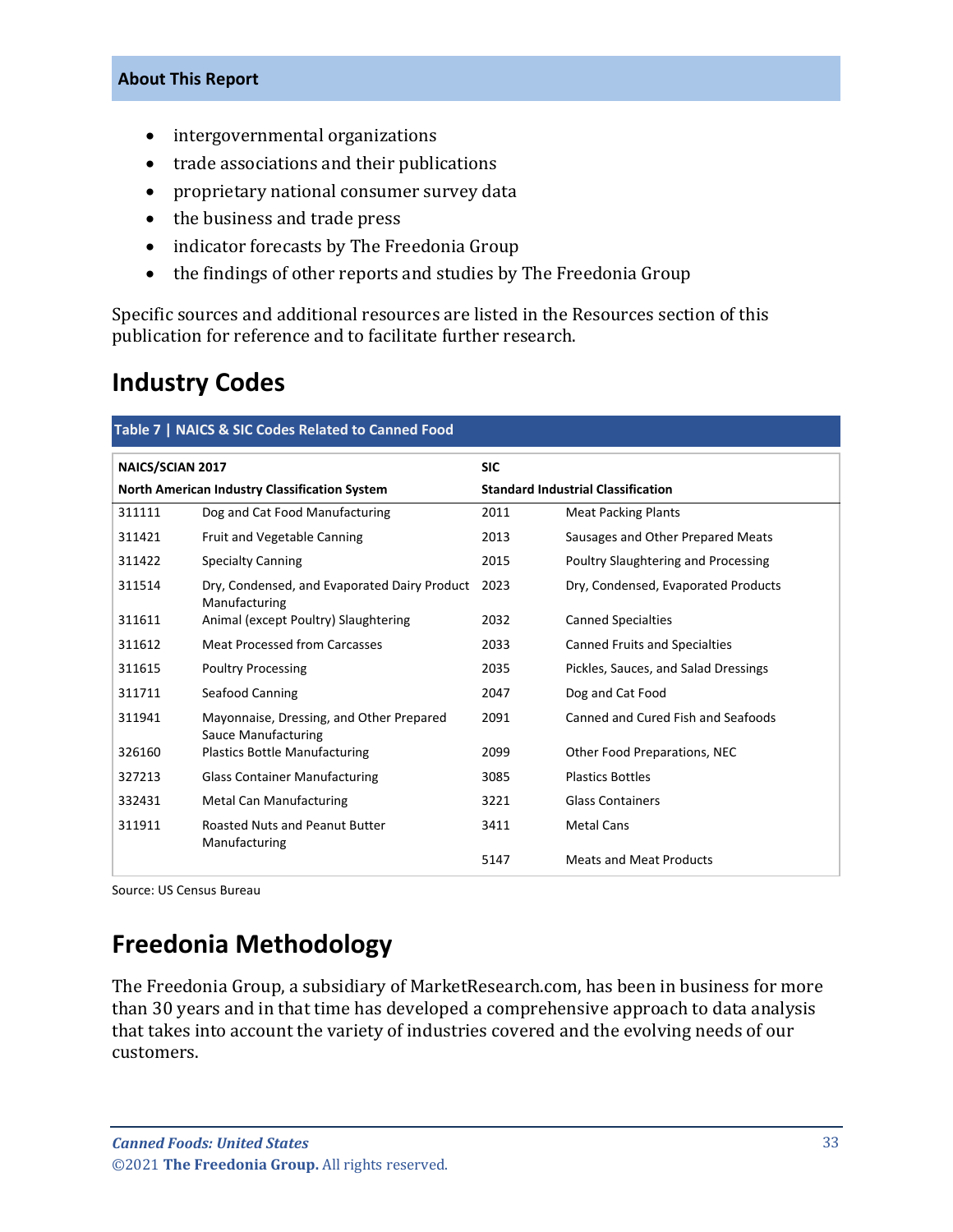Every industry presents different challenges in market sizing and forecasting, and this requires flexibility in methodology and approach. Freedonia methodology integrates a variety of quantitative and qualitative techniques to present the best overall picture of a market's current position as well as its future outlook: When published data are available, we make sure they are correct and representative of reality. We understand that published data often have flaws either in scope or quality, and adjustments are made accordingly. Where no data are available, we use various methodologies to develop market sizing (both top-down and bottom-up) and then triangulate those results to come up with the most accurate data series possible. Regardless of approach, we also talk to industry participants to verify both historical perspective and future growth opportunities.

Methods used in the preparation of Freedonia market research include, but are not limited to, the following activities: comprehensive data mining and evaluation, primary research, consensus forecasting and analysis, ratio analysis using key indicators, regression analysis, end use growth indices and intensity factors, purchase power parity adjustments for global data, consumer and end user surveys, market share and corporate sales analysis, product lifespan analysis, product or market life cycle analysis, graphical data modeling, long-term historical trend analysis, bottom-up and top-down demand modeling, and comparative market size ranking.

Freedonia quantifies trends in various measures of growth and volatility. Growth (or decline) expressed as an average annual growth rate (AAGR) is the least squares growth rate, which takes into account all available datapoints over a period. The volatility of datapoints around a least squares growth trend over time is expressed via the coefficient of determination, or  $r^2$ . The most stable data series relative to the trend carries an  $r^2$  value of 1.0; the most volatile – 0.0. Growth calculated as a compound annual growth rate (CAGR) employs, by definition, only the first and last datapoints over a period. The CAGR is used to describe forecast growth, defined as the expected trend beginning in the base year and ending in the forecast year. Readers are encouraged to consider historical volatility when assessing particular annual values along the forecast trend, including in the forecast year.

## **Copyright & Licensing**

The full report is protected by copyright laws of the United States of America and international treaties. The entire contents of the publication are copyrighted by The Freedonia Group.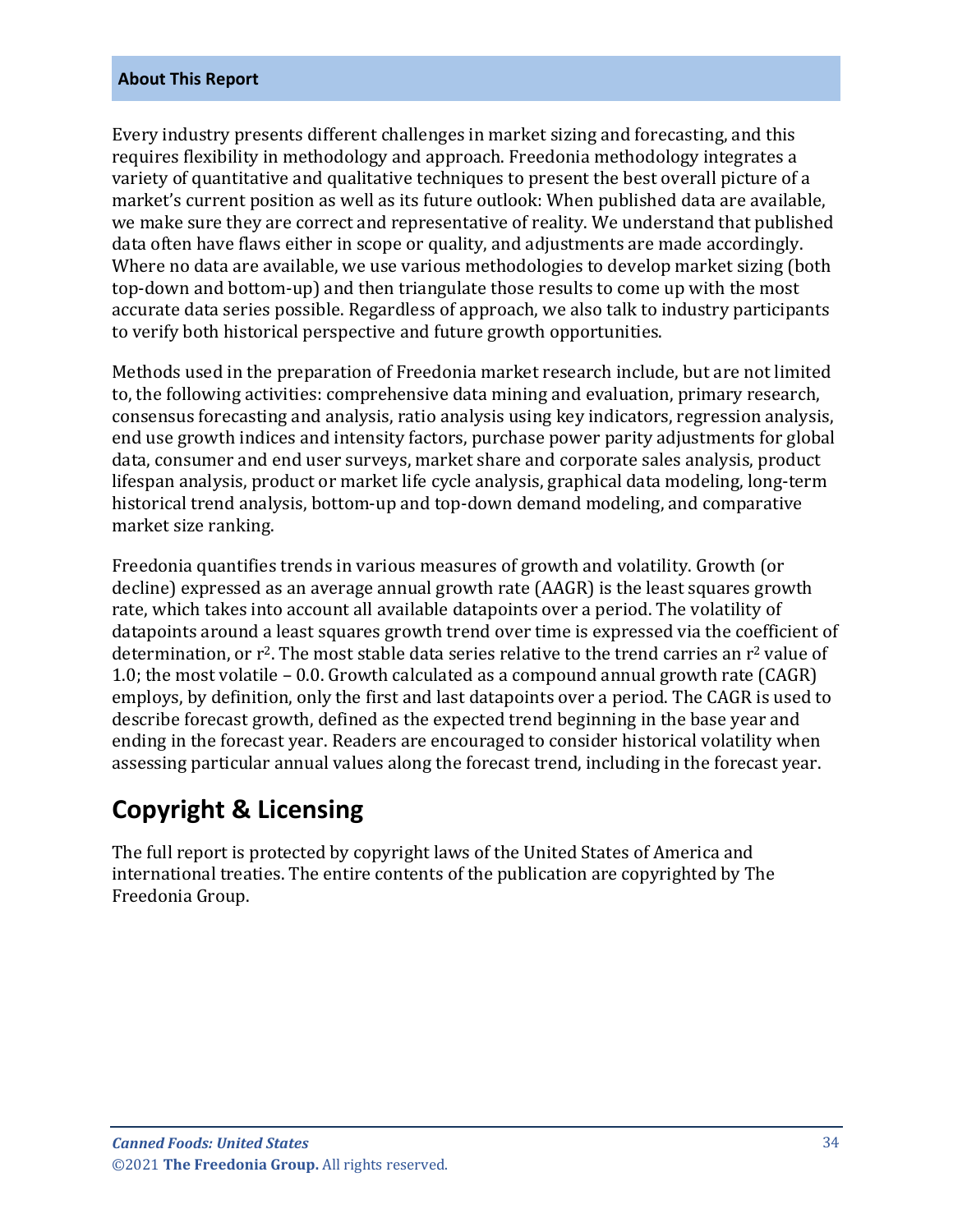#### <span id="page-6-0"></span>**Resources**

#### **The Freedonia Group**

**[Freedonia Industry Studies](http://www.freedoniagroup.com/Home.aspx?ReferrerId=FL-Focus)**

 *[Food Containers in the US](http://www.freedoniagroup.com/DocumentDetails.aspx?ReferrerId=FL-FOCUS&studyid=3609) [Food Safety Products in the US](http://www.freedoniagroup.com/DocumentDetails.aspx?ReferrerId=FL-FOCUS&studyid=3613) [Global Food Processing Machinery](http://www.freedoniagroup.com/DocumentDetails.aspx?ReferrerId=FL-FOCUS&studyid=3809)*

#### **[Freedonia Focus Reports](https://www.freedoniafocusreports.com/redirect.asp?progid=89534&url=/)**

 *[Aluminum: United States](https://www.freedoniafocusreports.com/Aluminum-United-States-FF65010/?progid=89534) [Beer: United States](https://www.freedoniafocusreports.com/Beer-United-States-FF10010/?progid=89534) [Beverages: United States](https://www.freedoniafocusreports.com/Beverages-United-States-FF10023/?progid=89534) [Bread & Bakery Products: United States](https://www.freedoniafocusreports.com/Bread-Bakery-Products-United-States-FF10056/?progid=89534) [Cheese: United States](https://www.freedoniafocusreports.com/Cheese-United-States-FF10030/?progid=89534) [Condiments & Sauces: United States](https://www.freedoniafocusreports.com/Condiments-Sauces-United-States-FF10050/?progid=89534) [Dairy Products: United States](https://www.freedoniafocusreports.com/Dairy-Products-United-States-FF10013/?progid=89534) [Dough, Dry Pasta, & Tortillas: United States](https://www.freedoniafocusreports.com/Dough-Dry-Pasta-Tortillas-United-States-FF10055/?progid=89534) [Food Containers: United States](https://www.freedoniafocusreports.com/Food-Containers-United-States-FF30017/?progid=89534) [Food Processing: United States](https://www.freedoniafocusreports.com/Food-Processing-United-States-FF10024/?progid=89534) [Food Safety Products: United States](https://www.freedoniafocusreports.com/Food-Safety-Products-United-States-FF10022/?progid=89534) [Frozen Foods: United States](https://www.freedoniafocusreports.com/Frozen-Foods-United-States-FF10015/?progid=89534) [Fruit Beverages: United States](https://www.freedoniafocusreports.com/Fruit-Beverages-United-States-FF10059/?progid=89534) Grain [-Based Foods: United States](https://www.freedoniafocusreports.com/Grain-Based-Foods-United-States-FF10016/?progid=89534) [Household Cooking Appliances: United States](https://www.freedoniafocusreports.com/Household-Cooking-Appliances-United-States-FF90026/?progid=89534) [Ice Cream & Frozen Desserts: United States](https://www.freedoniafocusreports.com/Ice-Cream-Frozen-Desserts-United-States-FF10043/?progid=89534) [Meat & Poultry Products: United States](https://www.freedoniafocusreports.com/Meat-Poultry-Products-United-States-FF10017/?progid=89534) [Salty Snacks: United States](https://www.freedoniafocusreports.com/Salty-Snacks-United-States-FF10028/?progid=89534) [Snack Foods: United States](https://www.freedoniafocusreports.com/Snack-Foods-United-States-FF10025/?progid=89534) [Small Kitchen Appliances: United States](https://www.freedoniafocusreports.com/prod-toc/Small-Kitchen-Appliances-United-States-FF90029/?progid=89534) [Soups & Stews: United States](https://www.freedoniafocusreports.com/Soups-Stews-United-States-FF10057/?progid=89534) [Wine: United States](https://www.freedoniafocusreports.com/Wine-United-States-FF10020/?progid=89534) [Yogurt: United States](https://www.freedoniafocusreports.com/Yogurt-United-States-FF10052/?progid=89534)* **[Freedonia Custom Research](http://www.freedoniagroup.com/CustomResearch.aspx?ReferrerId=FL-Focus)**

#### **Trade Publications**

*BRANDPackaging The Canmaker FoodBev Food Business News Food Business Review*